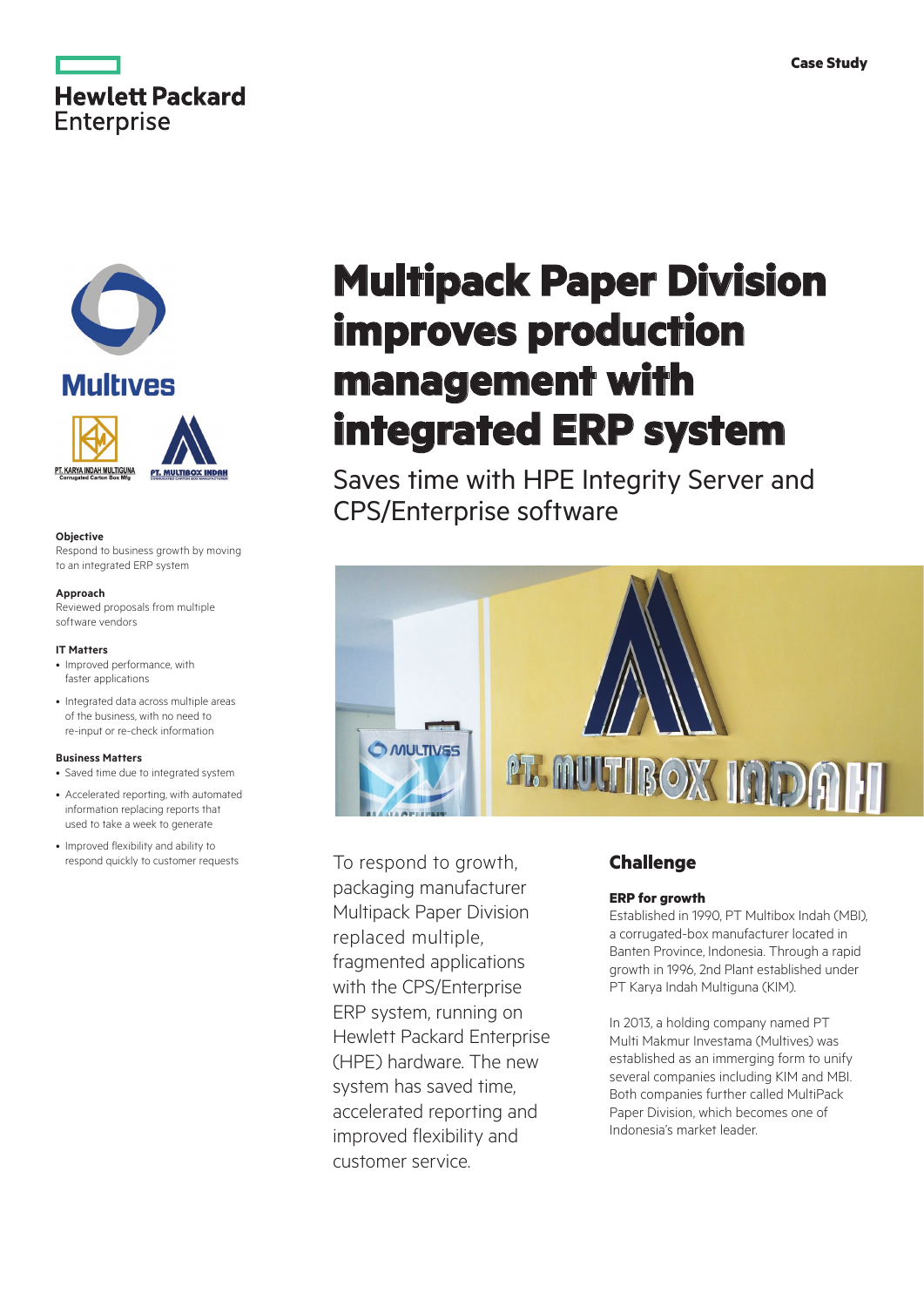"The system has improved our administration, and reduced the need for complicated tasks to re-input or re-check data. Overall, the CPS solution has helped us so much."

— Djohan Purwanto, operational director, Multipack Paper Division

Previously, both plants were using in-house software and a number of programmes from different developers to manage production, but continued growth led them to seek a new solution that would enable them to integrate multiple processes into one system.

"Our factory achieved an output level of over 16,000 tons per month, and we needed a system to support our operational problems," says Djohan, operational director at Multipack Paper Division. "We researched the market, and contacted several suppliers to ask them to present how their Enterprise Resource Planning (ERP) solutions could help us."

### **Solution**

#### **Integrated system**

Following its review of the market, MBI & KIM chose a system based around specialised Corrugated Packaging Solution (CPS)/Enterprise software from HPE's partner Prestige Atlantic Asia, which runs on HPE hardware at the company's two plants.

CPS/Enterprise is integrated ERP software that Prestige Atlantic has developed for the particular requirements of the corrugated carton manufacturing industry. By focusing on the demands that are specific to this sector, CPS/Enterprise can meet the specialised needs of packaging companies such as Multipack Paper Division, and is able to provide the flexibility, responsiveness and control required to deal with changing customer demands.

"We chose CPS because other companies in our industry were already using it, and because Prestige showed us how CPS can cover many tasks, including receiving purchase orders, accounting, finance and delivery," says Djohan. "Another important factor was that CPS is constructed of components that have a specific focus for corrugated carton packaging."

The CPS solution now handles all major software tasks for both KIM and MBI, including management of sales, finished good stock in the warehouse, delivery orders, accounting, and finance. The software enables management to track, analyses activities and trends, and to calculate the financial impact of changes across the business. With up-to-date reports, MMI can fine tune its production schedules, control inventory precisely and drive down costs – all contributing to a more profitable operation.

Each of the two plants (KIM and MBI) has hundred users of the CPS system, with a maximum of 50 concurrent users per plant at any one time. The users are spread across multiple departments, including sales, warehouse administration, finance and dispatch.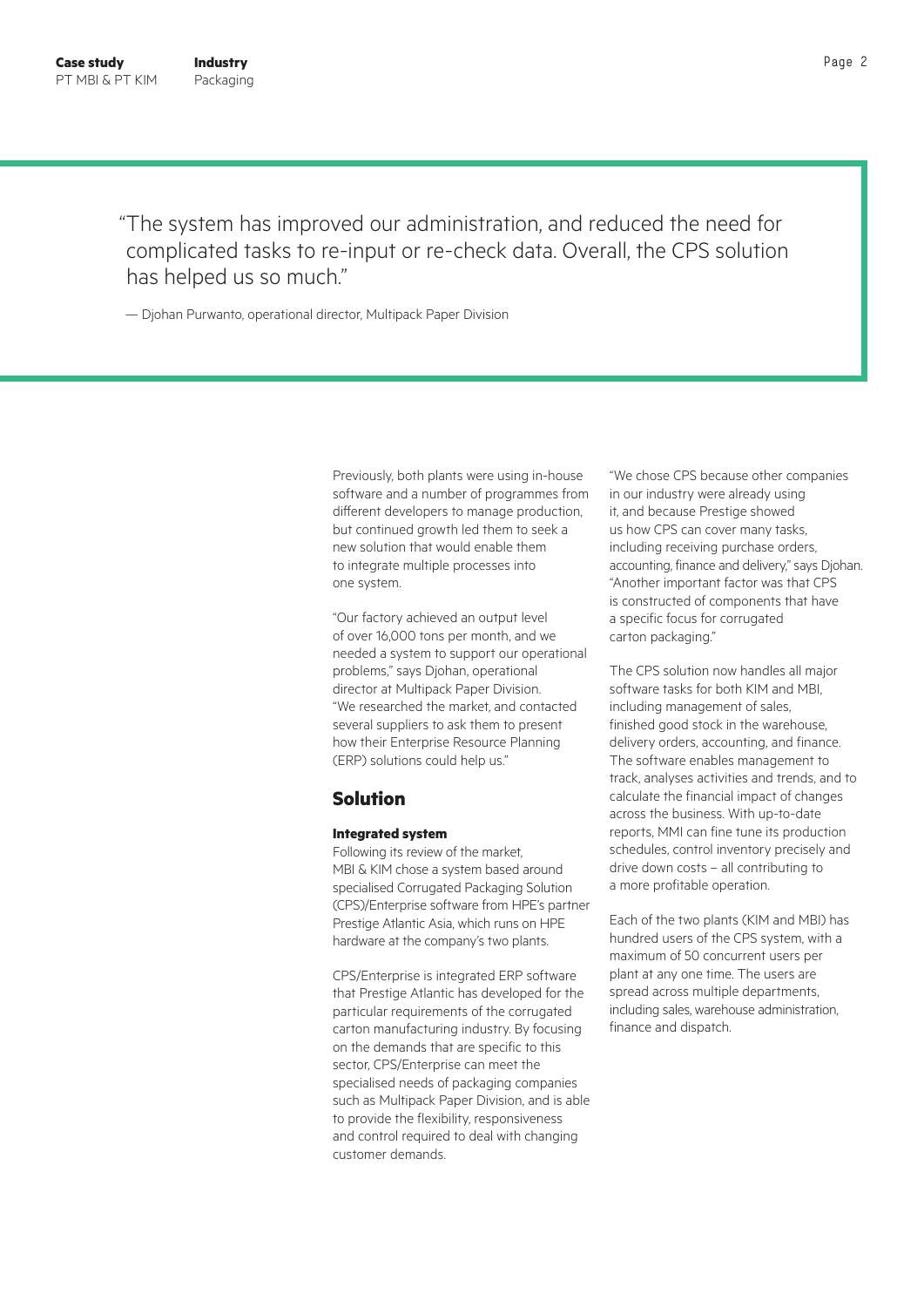

#### **Reliable and high performance**

As well as new software, MBI & KIM also wanted to replaced its ageing hardware with up-to-date systems, which would ensure a good level of performance, and the reliability needed to support 24x7 operation.

"We selected HPE hardware based on the recommendations of Prestige," says Djohan. "HPE has good technology, including the HP-UX operating system and its tape backup hardware, plus its 24x7 support means we are not worried about any potential problems."

At each plant, the software runs on an HPE Integrity rx2800 i4 Server, using the HP-UX 11iv3 operating system. An HPE LTO-5 Ultrium Tape Drive is used for backup, and an HPE UPS R1500VA ensures a power failure would not cause any interruption in service.

HPE took responsibility for system installation, while Prestige handled the ERP software installation and programming of custom reports for Multipack Paper Division, as well as providing a business analyst team for user training and defining user requirements.

# **Benefit**

#### **Integrated data improves efficiency**

"The new system has enabled MBI & KIM to fully integrate its data across multiple areas of its business. This means there is no need to re-input information in different departments, such as providing delivery order data or costs to the finance team, thus saving time and reducing the potential for errors in typing. This boost in productivity means that managing MMI's systems is now more cost-efficient for the company, and that the level of staff hours required for repetitive administrative tasks can be minimised.

"CPS/Enterprise makes it fast and accurate to compile reports," says Djohan. "On our previous system, a user needed a week to provide management information – now we can simply automate the process of generating the reports."